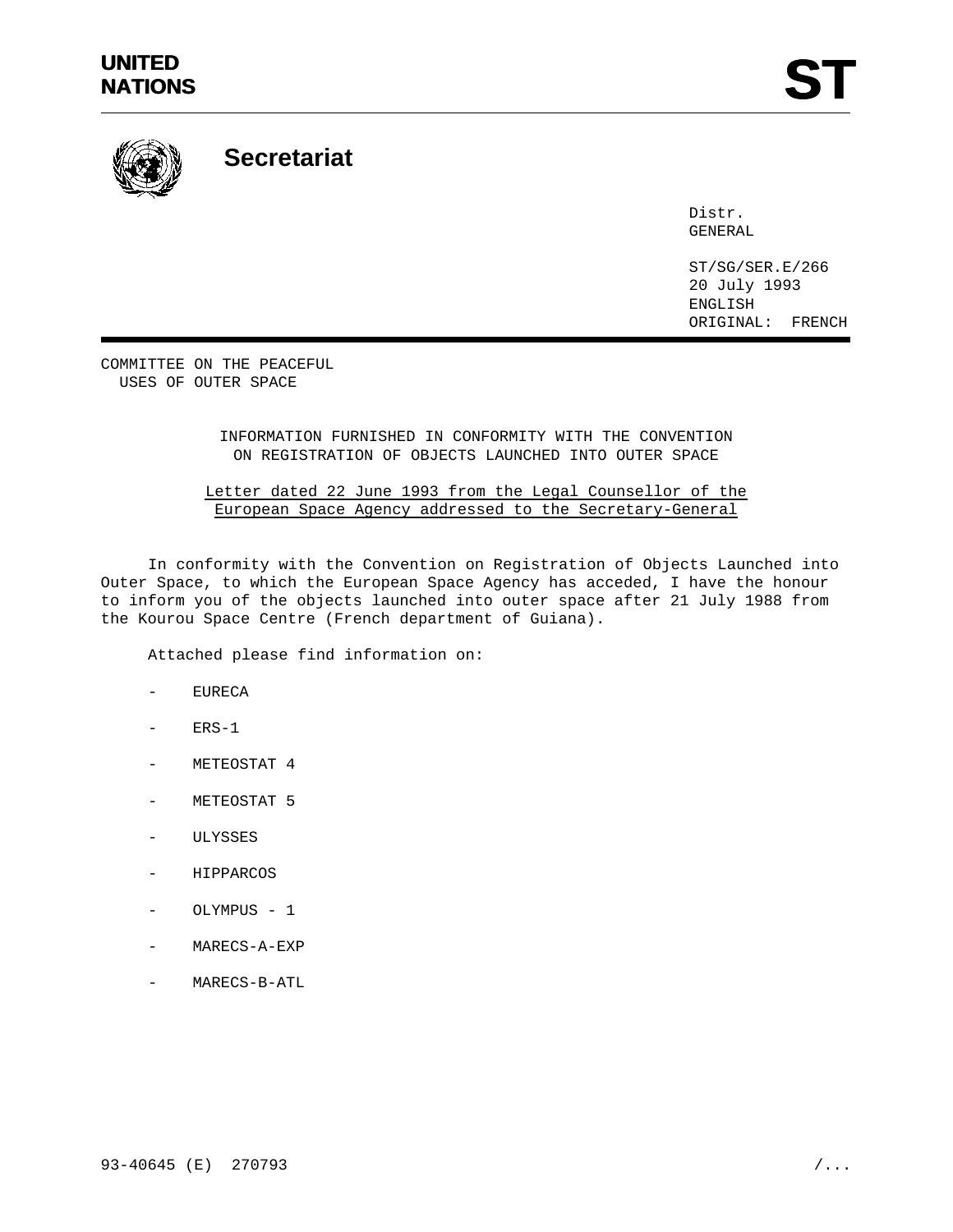### Annex I

[Original: English]

REGISTER OF OBJECTS LAUNCHED INTO OUTER SPACE

(United Nations General Assembly resolution 3235 (XXIX))

- (a) Name of space object: EURECA
- (b) Name of launching authority: European Space Agency (ESA)
- (c) Designator: ESA/92/01

(d) Date of launch/location of launch site: 31 July 1992

Kennedy Space Centre Cape Canaveral, Florida, United States of America

(e) Orbital parameters:

- (i) period (min): 93
- (ii) inclination (deg): 28.5
- (iii) apogee distance (km): 426
- (iv) perigee distance (km): 426
- (v) position on geostationary orbit (deg. E): -

(f) General description and mission of space object:

EURECA is a European scientific and technology mission, launched by the United States/Space Transportation System. The spacecraft is scheduled to be retrieved likewise by the United States/Space Transportation System in late spring/early summer 1993.

- (g) Frequency plan: 2053,4583 MHz/2230 MHz 28 GHz/18GHz (data-relay via OLYMPUS)
- (h) State of jurisdiction:
- (i) Other information: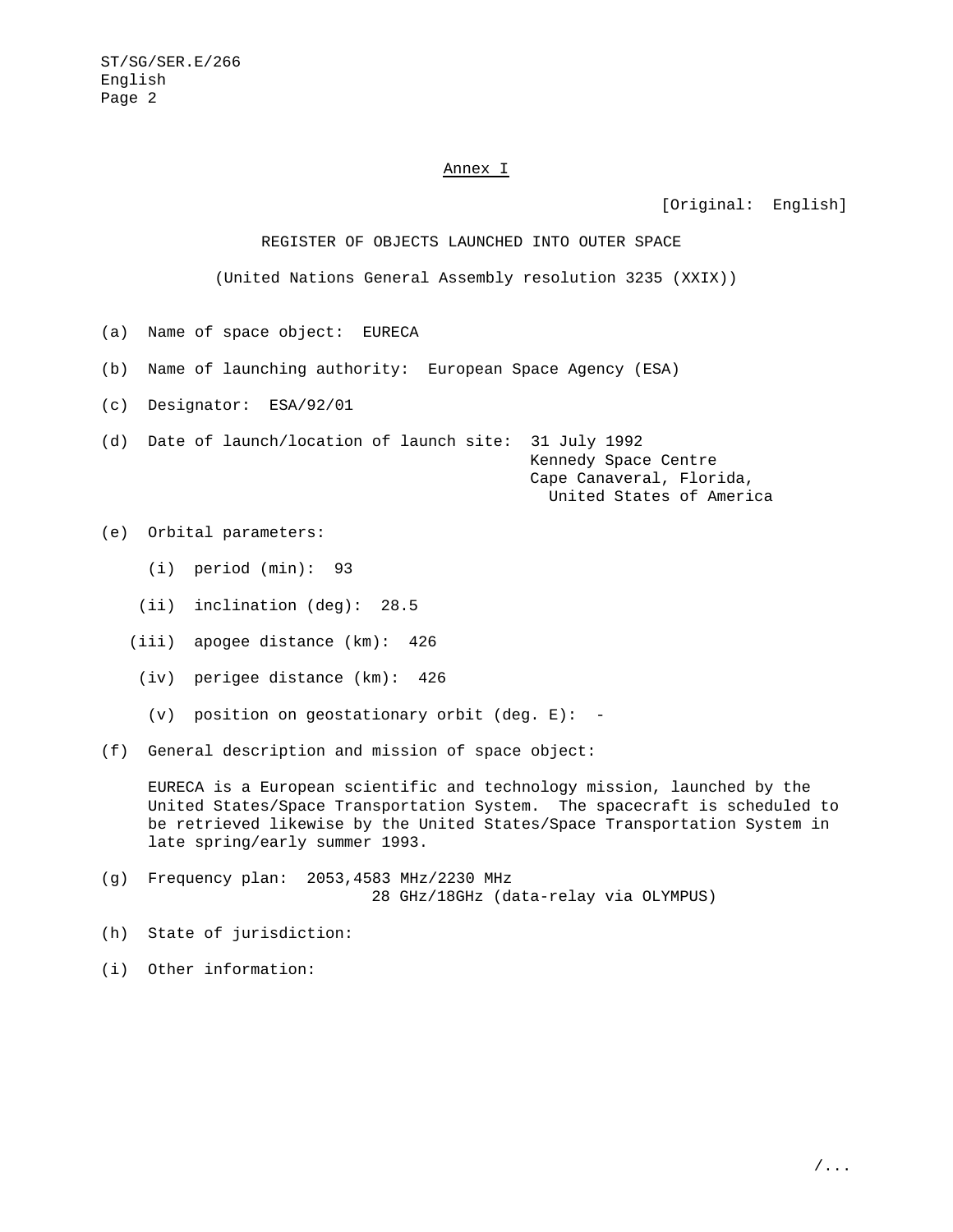#### Annex II

[Original: English]

REGISTER OF OBJECTS LAUNCHED INTO OUTER SPACE

(United Nations General Assembly resolution 3235 (XXIX))

- (a) Name of space object: ERS-1
- (b) Name of launching authority: European Space Agency (ESA)
- (c) Designator: ESA/91/02
- (d) Date of launch/location of launch site: 17 July 1991 1:46:31 UT Kourou (French Guiana)

(e) Orbital parameters:

- (i) period (min): 101
- (ii) inclination (deg): 98.5
- (iii) apogee distance (km): 785
- (iv) perigee distance (km): 785
- (v) position on geostationary orbit (deg. E): n.a.
- (f) General description and mission of space object:

ERS-1 is an Earth exploration satellite, using active and passive sensors for oceanography etc.

- (g) Frequency plan: 2048,8542 MHz/2225 MHz (TTC) 7225,2960 MHz/8489 MHz (PRARE) 8040 MHz} 8140 MHz} Data transmission
- (h) State of jurisdiction:
- (i) Other information: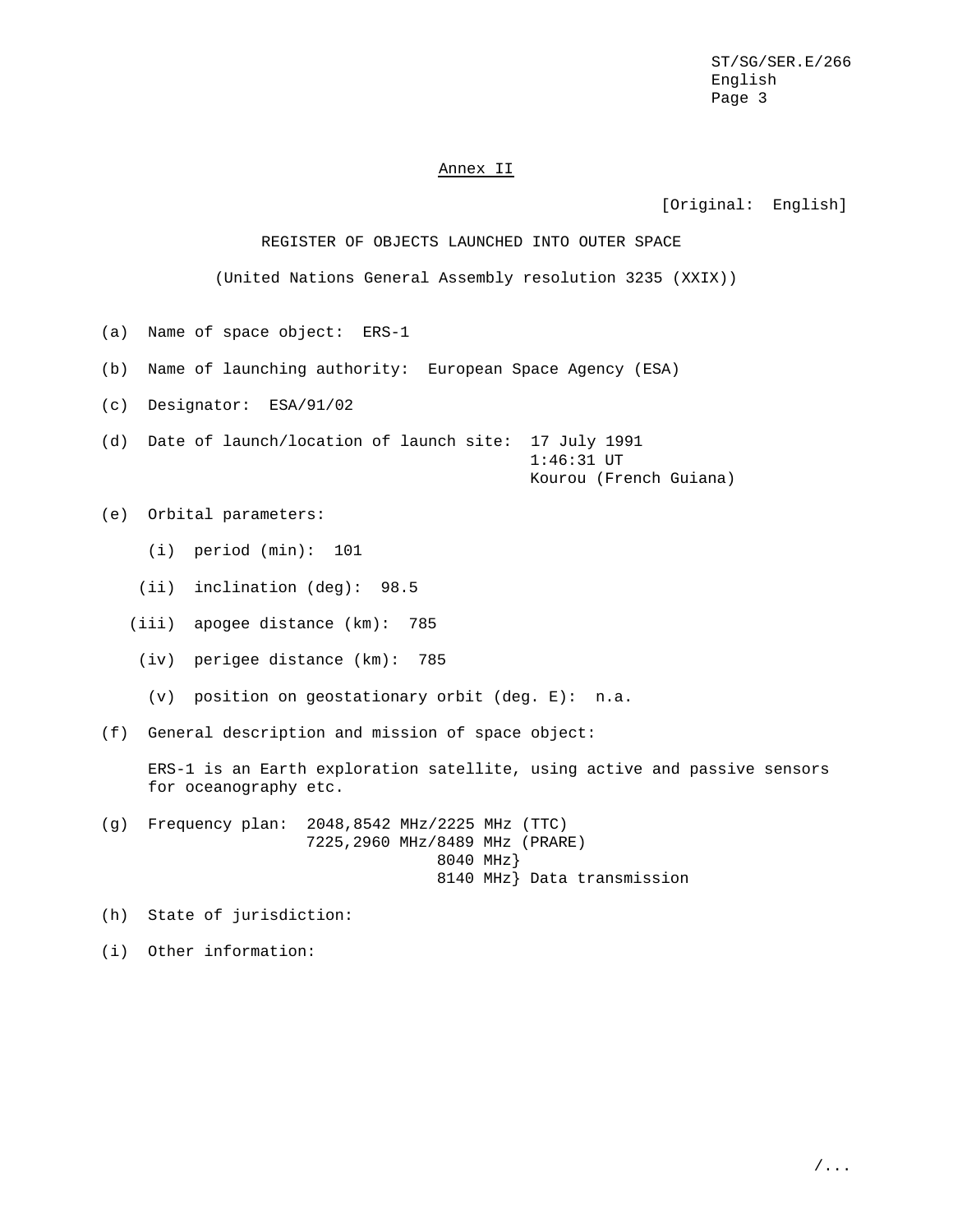#### Annex III

[Original: English]

REGISTER OF OBJECTS LAUNCHED INTO OUTER SPACE

(United Nations General Assembly resolution 3235 (XXIX))

- (a) Name of space object: METEOSAT 4
- (b) Name of launching authority: European Space Agency (ESA)
- (c) Designator: ESA/89/01
- (d) Date of launch/location of launch site: 6 March 1989 23:29:00 UT Kourou (French Guiana)

(e) Orbital parameters:

- (i) period (min): 1436.069 (sidereal day)
- (ii) inclination (deg): < 1 deg
- (iii) apogee distance (km):
- } 35 785 (iv) perigee distance (km): }
- (v) position on geostationary orbit (deg. E): 0
- (f) General description and mission of space object:

METEOSAT 4 is a geostationary meteorological satellite, operating within the world-wide network of the World Weather Watch of the World Meteorological Organization (WMO). Its main missions are:

- imaging in the visible, infrared and water vapour region of the spectrum
- data reception from so-called Data Collection Platforms (DCPs)
- data distribution to meteorological services and other interested parties (research institutes, etc.)

(g) Frequency plan: 136 - 138 MHz (S-E) 148 - 149.9 MHz (E-S) 401 - 403 MHz (E-S) 1670 - 1700 MHz (S-E) 2025 - 2110 MHz (E-S)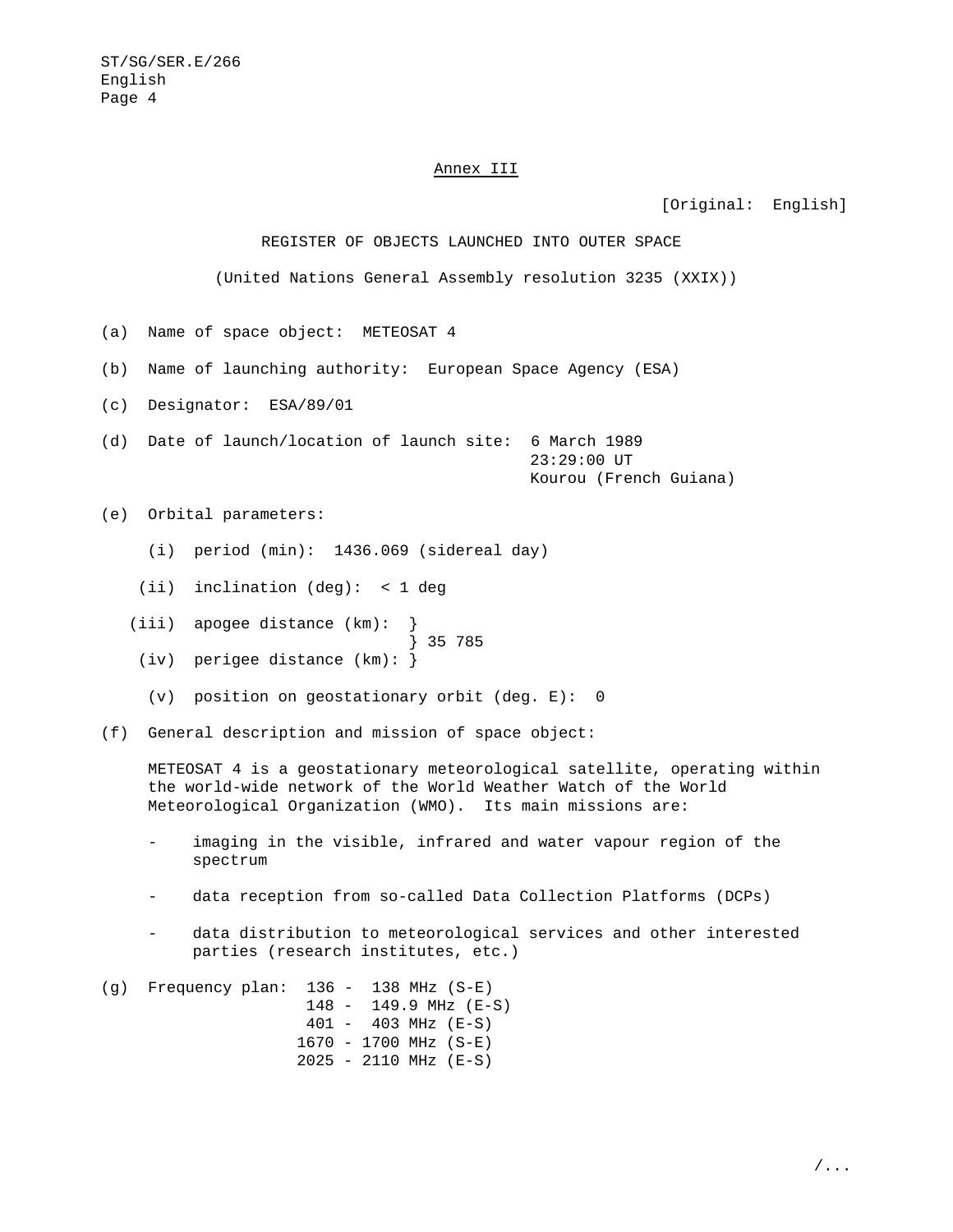(h) State of jurisdiction: The ownership of METEOSAT 4 has been transferred to EUMETSAT by an act of transfer signed by both parties on 19 June 1989.

(i) Other information: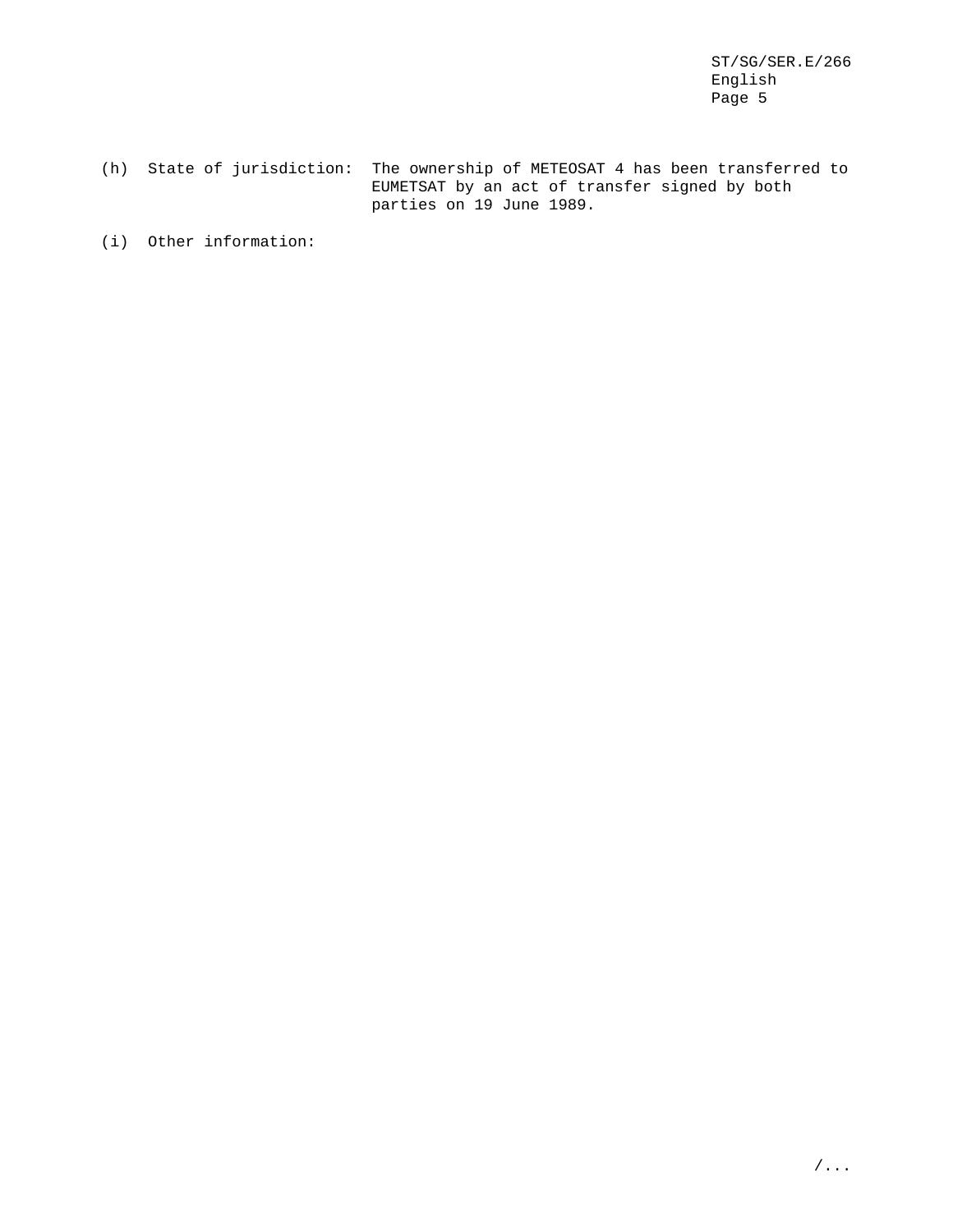### Annex IV

[Original: English]

REGISTER OF OBJECTS LAUNCHED INTO OUTER SPACE

(United Nations General Assembly resolution 3235 (XXIX))

- (a) Name of space object: METEOSAT 5
- (b) Name of launching authority: European Space Agency (ESA)
- (c) Designator: ESA/91/01
- (d) Date of launch/location of launch site: 2 March 1991 23:36:00 UT Kourou (French Guiana)

(e) Orbital parameters:

- (i) period (min): 1436.069 (sidereal day)
- (ii) inclination (deg): < 1 deg
- (iii) apogee distance (km):
- } 35 785 (iv) perigee distance (km): }
- (v) position on geostationary orbit (deg. E): 0
- (f) General description and mission of space object:

METEOSAT 5 is a geostationary meteorological satellite, operating within the world-wide network of the World Weather Watch of the World Meteorological Organization (WMO). Its main missions are:

- imaging in the visible, infrared and water vapour region of the spectrum
- data reception from so-called Data Collection Platforms (DCPs)
- data distribution to meteorological services and other interested parties (research institutes, etc.)

(g) Frequency plan: 136 - 138 MHz (S-E) 148 - 149.9 MHz (E-S) 401 - 403 MHz (E-S) 1670 - 1700 MHz (S-E) 2025 - 2110 MHz (E-S)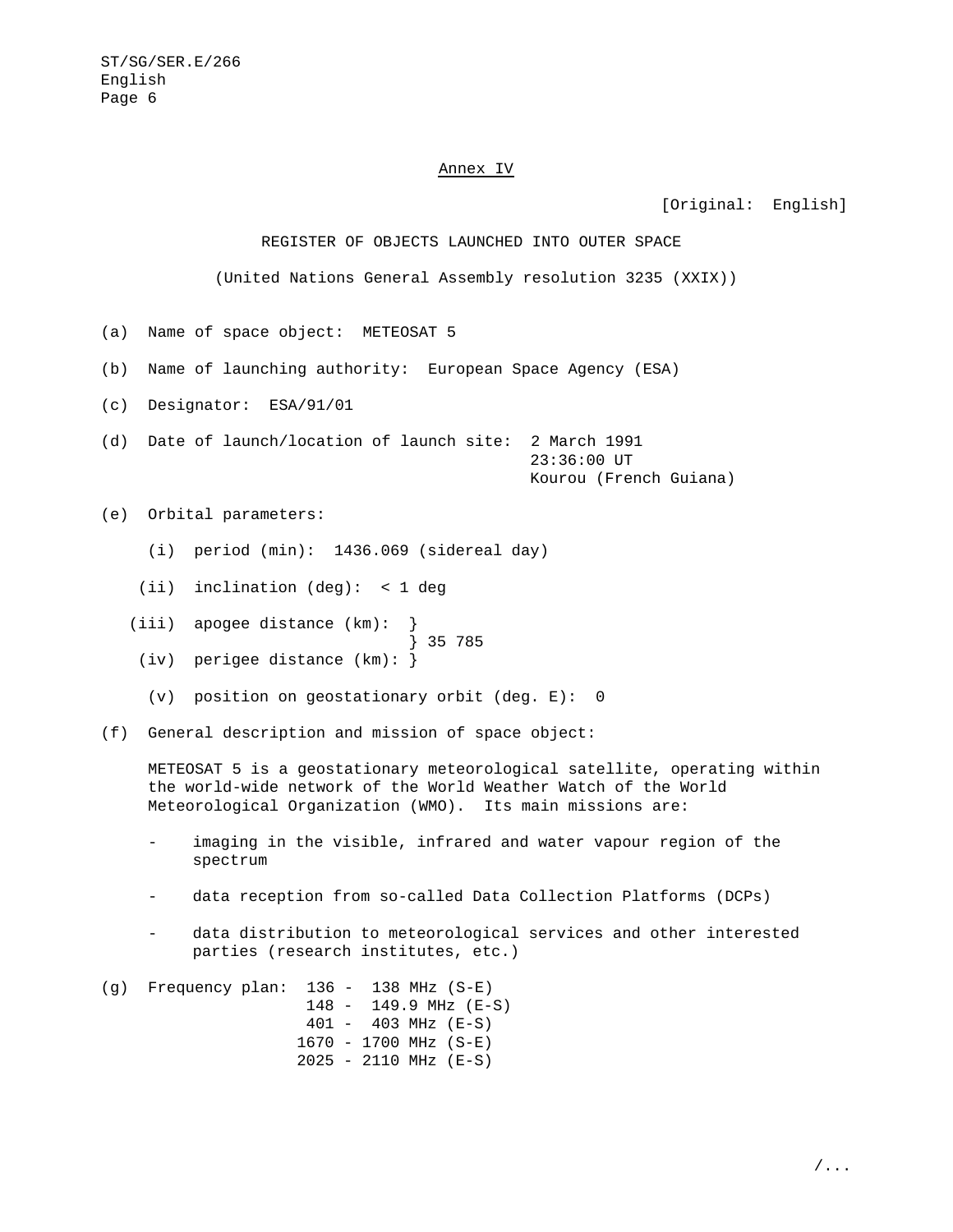(h) State of jurisdiction: The ownership of METEOSAT 5 has been transferred to EUMETSAT by an act of transfer signed by both parties on 14 January 1992.

(i) Other information: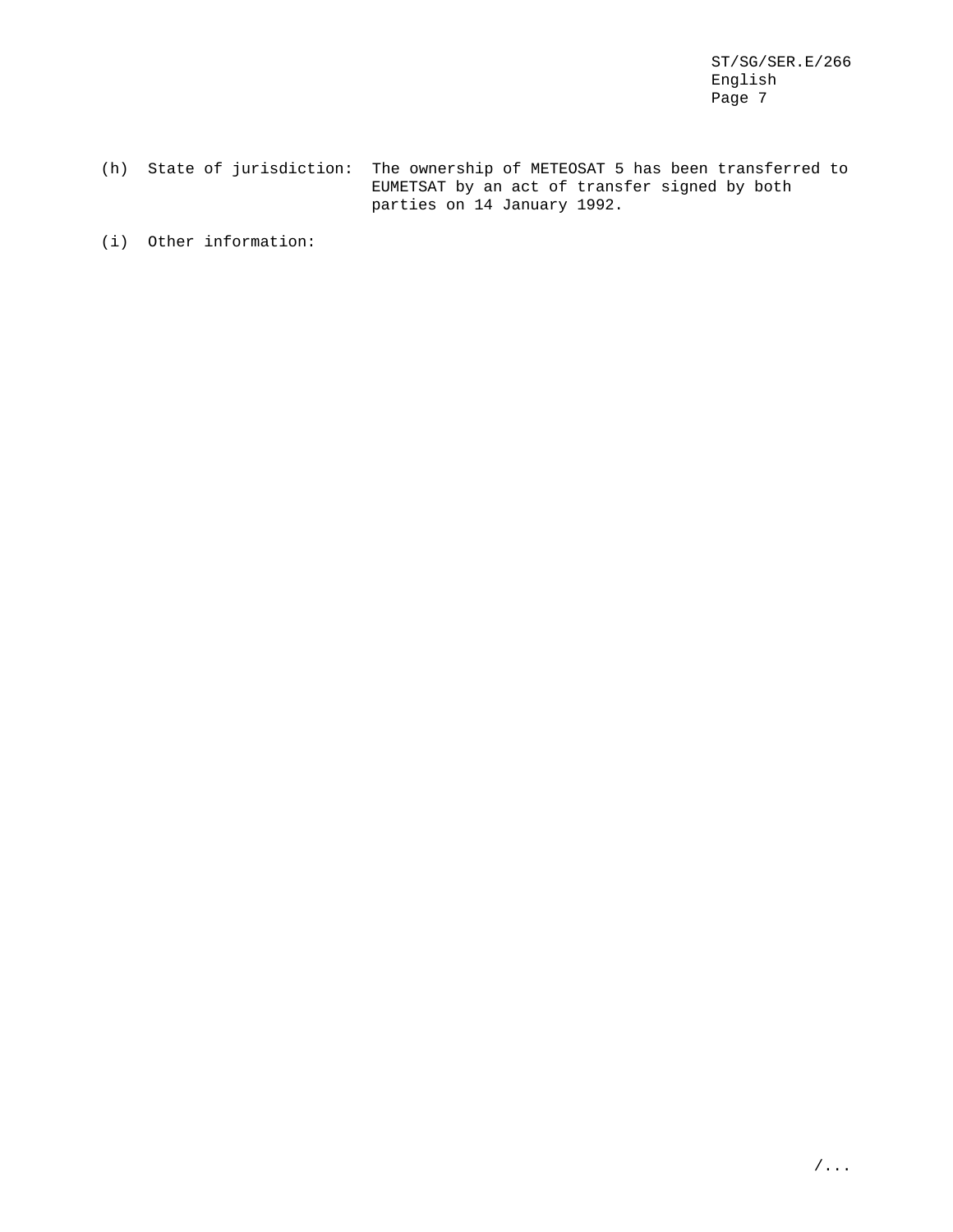#### Annex V

[Original: English]

REGISTER OF OBJECTS LAUNCHED INTO OUTER SPACE

(United Nations General Assembly resolution 3235 (XXIX))

- (a) Name of space object: ULYSSES
- (b) Name of launching authority: European Space Agency (ESA)
- (c) Designator: ESA/90/01

(d) Date of launch/location of launch site: 6 October 1990

Kennedy Space Centre Cape Canaveral, Florida, United States of America

- (e) Orbital parameters:
	- (i) period (min):
	- (ii) inclination (deg): interplanetary trajectory into a polar flyby over the sun
	- (iii) apogee distance (km):
	- (iv) perigee distance (km):
	- (v) position on geostationary orbit (deg. E):
- (f) General description and mission of space object:

ULYSSES is a scientific spacecraft, within the framework of the international solar/polar mission. It will be the first spacecraft to fly over the poles of the sun.

- (g) Frequency plan: 2111,6073 MHz/2293,1481 MHz 8408,2099 MHz
- (h) State of jurisdiction:
- (i) Other information: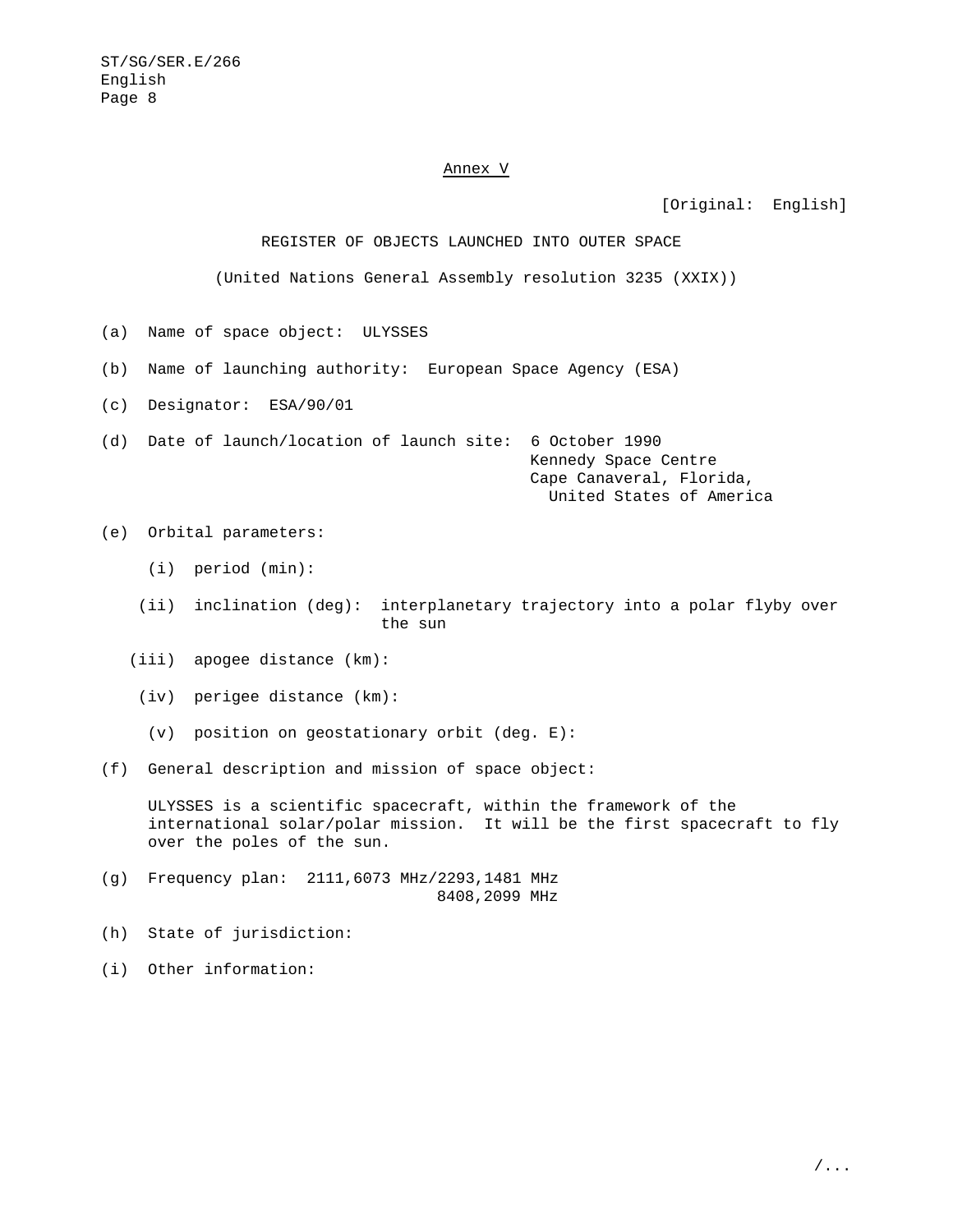### Annex VI

[Original: English]

REGISTER OF OBJECTS LAUNCHED INTO OUTER SPACE

(United Nations General Assembly resolution 3235 (XXIX))

- (a) Name of space object: HIPPARCOS
- (b) Name of launching authority: European Space Agency (ESA)
- (c) Designator: ESA/89/03
- (d) Date of launch/location of launch site: 8 August 1989 23:25:53 UT Kourou (French Guiana)
- (e) Orbital parameters:
	- (i) period (min): 1440
	- (ii) inclination (deg): 7.0
	- (iii) apogee distance (km): 35 950
	- (iv) perigee distance (km): 475
		- (v) position on geostationary orbit (deg.  $E$ ): -
- (f) General description and mission of space object:

scientific satellite for astrometry

- (g) Frequency plan: 2054.25 MHz/2241 MHz
- (h) State of jurisdiction:
- (i) Other information: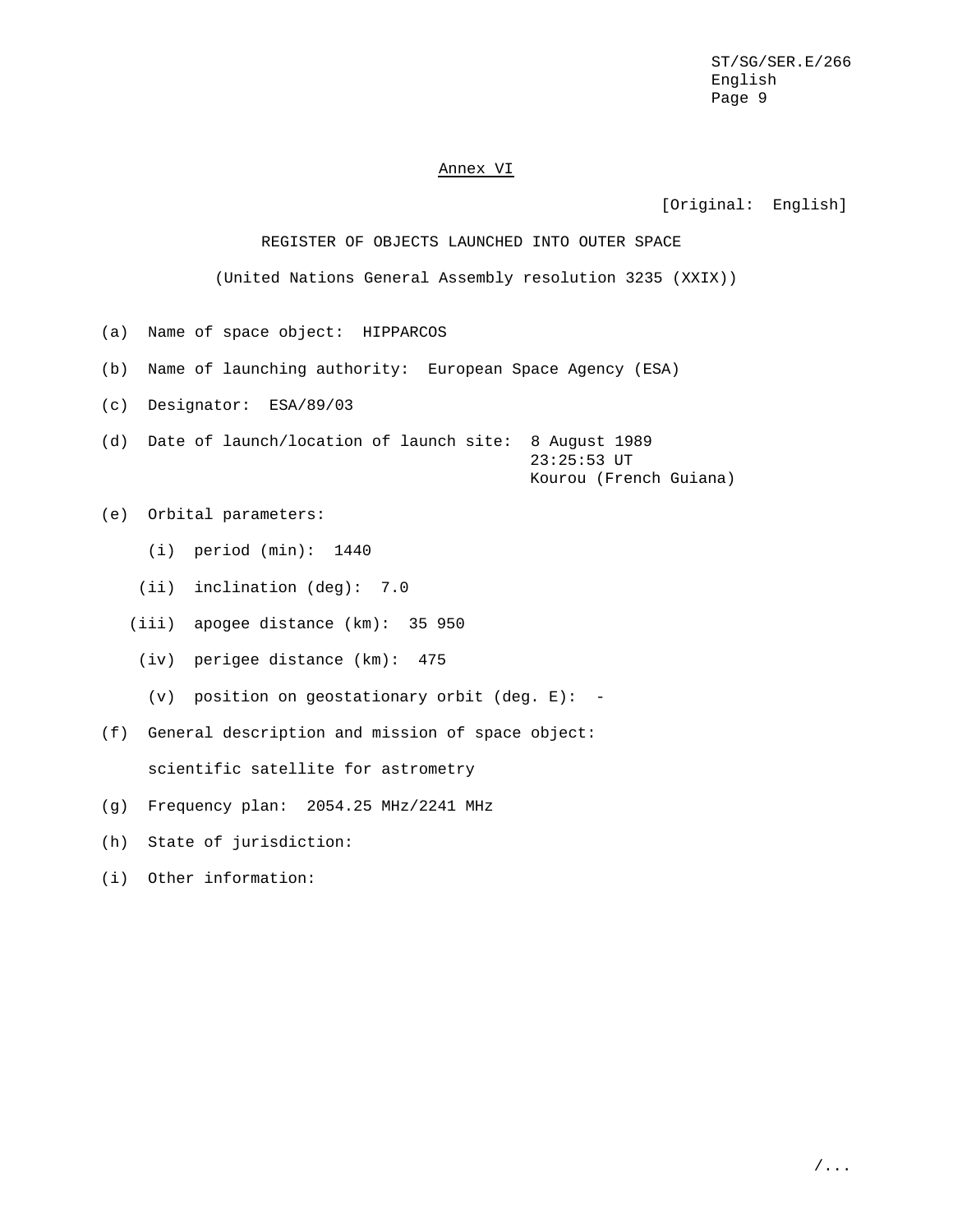#### Annex VII

[Original: English]

REGISTER OF OBJECTS LAUNCHED INTO OUTER SPACE

(United Nations General Assembly resolution 3235 (XXIX))

- (a) Name of space object: OLYMPUS-1
- (b) Name of launching authority: European Space Agency (ESA)
- (c) Designator: ESA/89/02
- (d) Date of launch/location of launch site: 17 July 1989 00:14:00 UT Kourou (French Guiana)

(e) Orbital parameters:

- (i) period (min): 1436.069 (sidereal day)
- (ii) inclination (deg):
- (iii) apogee distance (km):
- (iv) perigee distance (km):
- (v) position on geostationary orbit (deg. E): 341
- (f) General description and mission of space object:

OLYMPUS-1 is a multi-payload communications satellite for direct TV broadcast in the bands of the 1977 Geneva Plan of the International Telecommunication Union (ITU) (including a national beam to Italy) plus communication transponders in the 14/12 GHz, 2nd 30/20 GHz bands. The latter are also used for a data relay experiment with ESA's EURECA satellite.

- (g) Frequency plan: 2026,7542 MHz/2201 MHz 14 GHz/ 12 GHz 17 GHz/ 12 GHz TV BSS 28 GHz/ 19 GHz
- (h) State of jurisdiction:
- (i) Other information: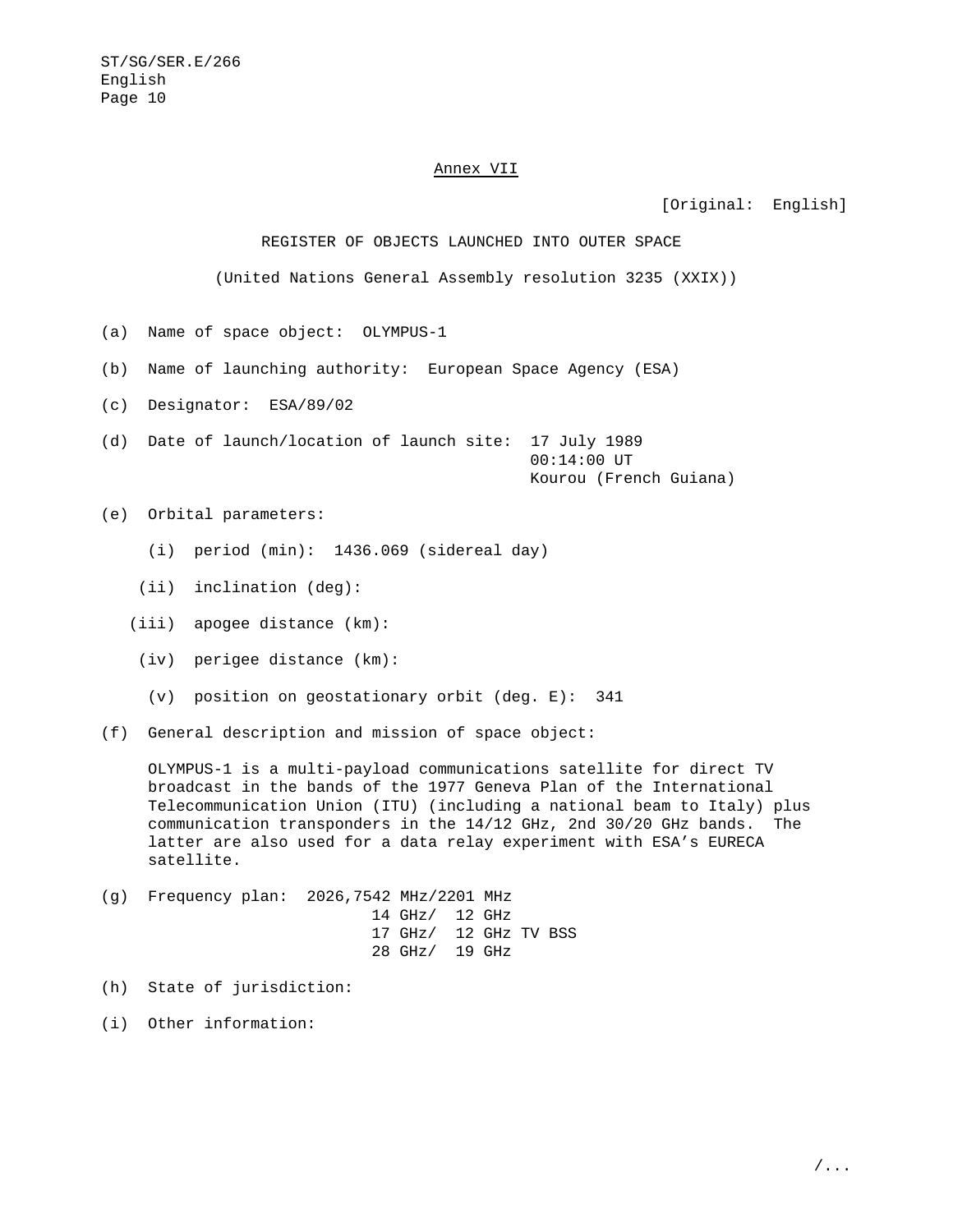#### Annex VIII

[Original: English]

#### REGISTER OF OBJECTS LAUNCHED INTO OUTER SPACE

(United Nations General Assembly resolution 3235 (XXIX))

- (a) Name of space object: MARECS-A-EXP
- (b) Name of launching authority: European Space Agency (ESA)
- (c) Designator: ESA/81/06
- (d) Date of launch/location of launch site:

Move of MARECS-A Spacecraft to a new position on the geostationary orbit (GSO) (old position: 334E)

- (e) Orbital parameters:
	- (i) period (min):
	- (ii) inclination (deg):
	- (iii) apogee distance (km):
	- (iv) perigee distance (km):
	- (v) position on geostationary orbit (deg. E): 22.5
- (f) General description and mission of space object:

MARECS-A is a geostationary maritime mobile communication satellite, which after being decommissioned from the International Maritime Satellite Organization (INMARSAT) services, is used by ESA for experimental purposes.

(g) Frequency plan:

As in initial filing.

- (h) State of jurisdiction:
- (i) Other information: